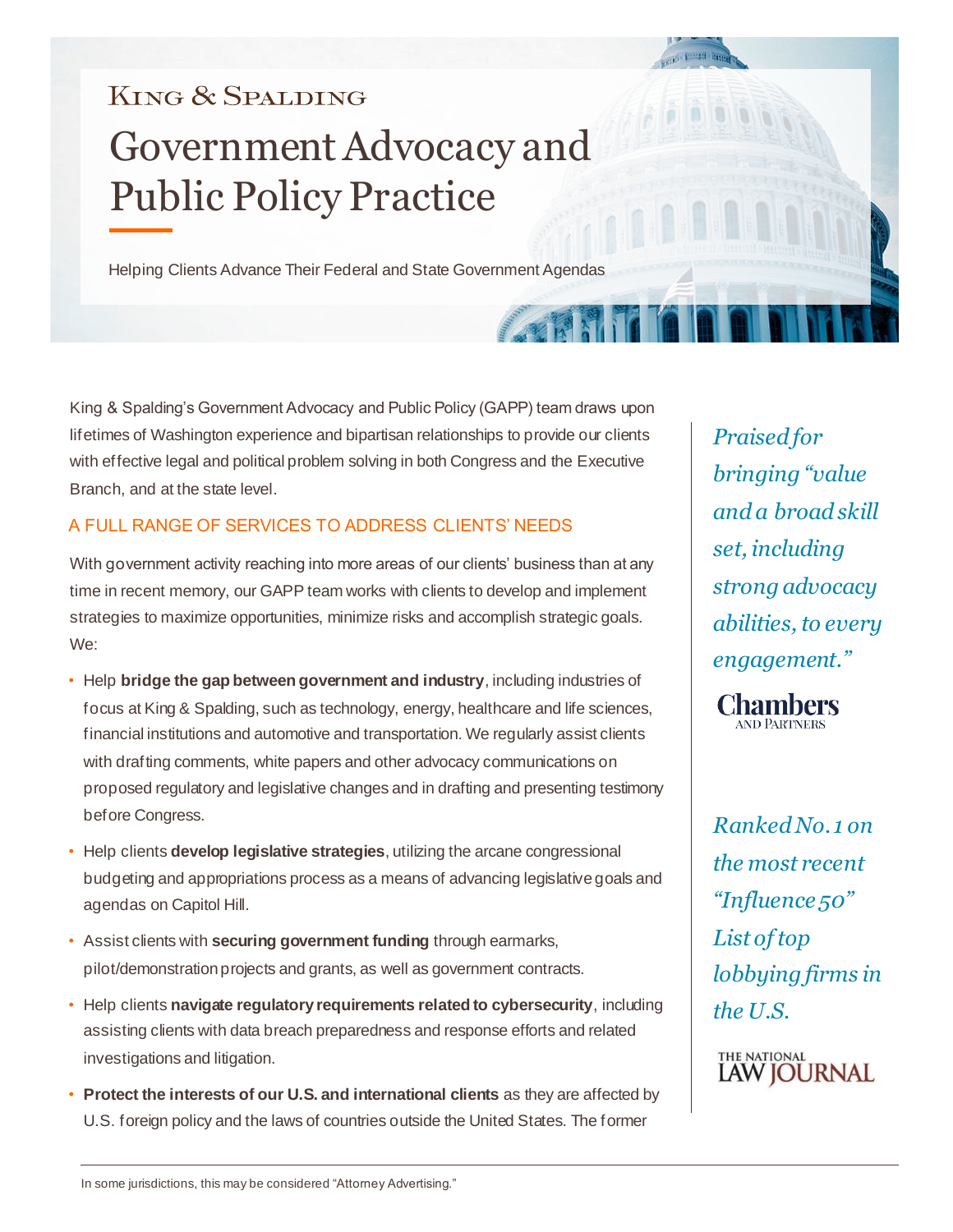diplomats, government officials and members of Congress on our team are able to help guide policy formation and legislative initiatives.

- **Advocate on tax issues**, including representing clients before the tax writing committees of Congress and the Administration and in responding to continuing efforts to reform the tax code.
- **Advance trade and investment objectives** of major U.S. and non-U.S. manufacturers and service providers and of sovereign entities through a range of international trade regulatory, dispute settlement, litigation, policy and enforcement mechanisms.
- **Represent clients in connection with congressional inquiries**, including providing strategic counsel and hands-on support for responding to congressional committee requests and subpoenas and preparing for highprofile hearings. We have extensive experience guiding clients through the unique challenges presented by congressional oversight investigations.
- **Provide legal, government affairs and advocacy services** to our clients with business or government interests in the U.S. territories.
- **Represent clients in their interactions with state attorneys general** on issues relating to pharmaceuticals, financial services, technology, data security and environmental litigation, among other matters, leveraging our strong working relationships with state attorneys general and their senior staff across the country.
- **Counsel on all aspects of campaign finance, ethics and lobbying activities**, using our experience and contacts at all levels of government to comprehensively support and resolve issues.

## OUR PEOPLE ARE THE DIFFERENCE

Members of our group have served in key positions on Capitol Hill and possess direct experience working with congressional rules and procedures, which can be an important component of our clients' legislative strategies. We bring concrete government relations know-how, experience and relationships built over decades as one of Washington's most influential lobbying practices. As a result, our team offers practical political experience and provides strategic advice to ensure that our clients maximize their interactions with Congress and the Executive Branch.

#### TEAM MEMBERS





J.C. Boggs Abigail Bortnick





Bonnie Byers William Clarkson



Sen. Dan Coats George Crawford





Ander Crenshaw Kerrie Dent



Dan Donovan Scott Dziengelski





Gov. Robert Ehrlich





Eleanor Hill



Ted Hester Matthew Hanson

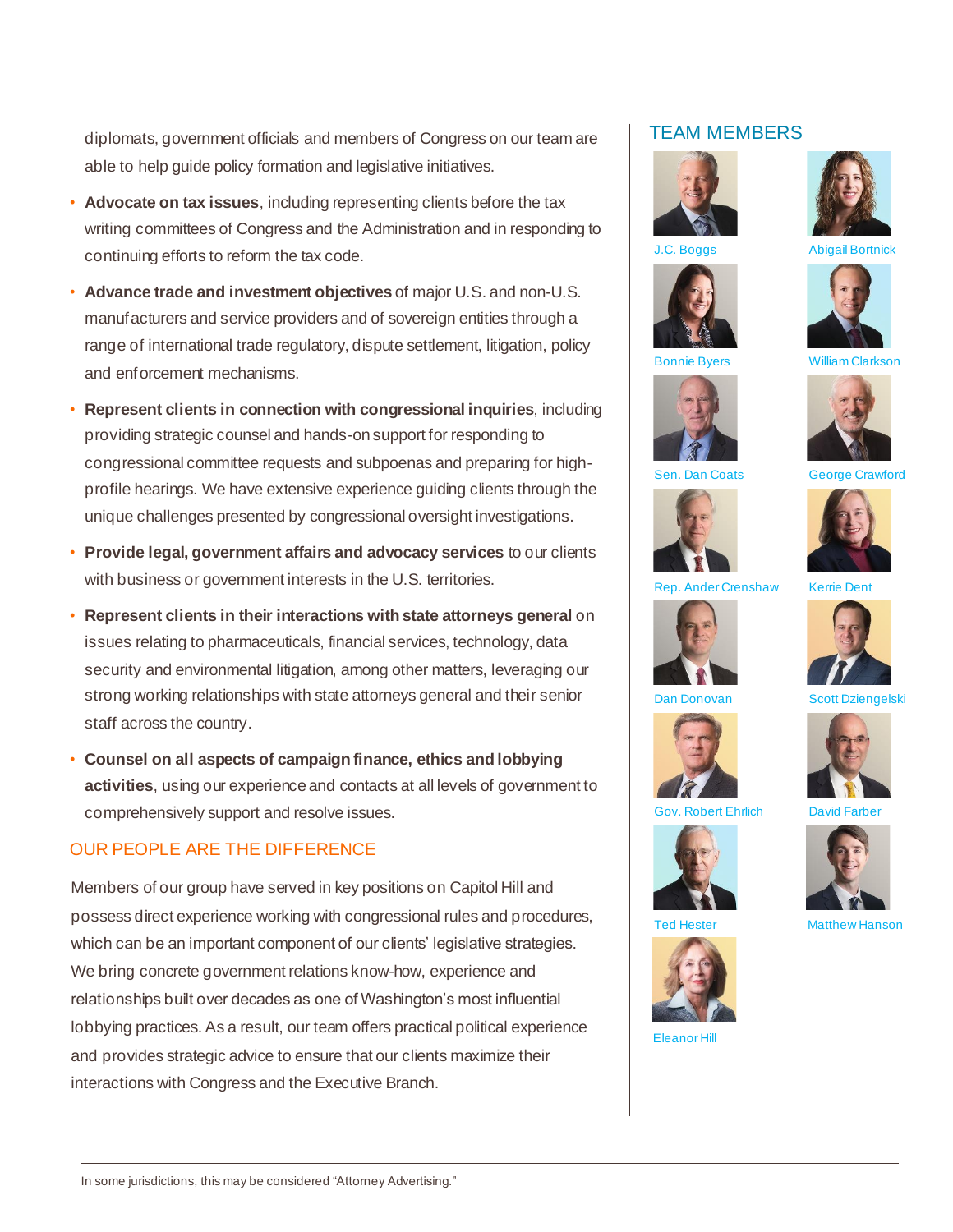#### EXPERIENCE ON BOTH SIDES OF THE AISLE

Our GAPP team leverages bipartisan relationships to advise and advocate on a broad range of policy matters. The team includes five former members of Congress, a former general counsel for the House of Representatives, a former chief of staff for the House Democratic leader, a former assistant to the Senate Democratic leader and a former mayor of Washington, D.C., along with many additional counsel and staff who have served in senior congressional and Executive Branch positions.

Our former members of Congress served on some of the most critical committees on Capitol Hill and have firsthand experience as decision-makers in the legislative process. They maintain and leverage close relationships with numerous current lawmakers and various caucuses, such as the Congressional Black Caucus and the Congressional Hispanic Caucus, in order to advance the agendas of our clients.

Our team has worked for key lawmakers and committees, including the House Appropriations, Armed Services, Budget, Energy & Commerce, Homeland Security, Judiciary, Rules, Veterans' Affairs, Ways & Means and the Permanent Select Intelligence committees; and, in the Senate, the Banking, Housing & Urban Affairs, Finance, Homeland Security & Governmental Affairs, Small Business & Entrepreneurship and Select Intelligence committees, as well as the Senate Permanent Subcommittee on Investigations.

Our former members of the Executive Branch have served in leadership roles in the White House, the Office of Management and Budget, the Department of Justice, the Department of Defense, the Department of State, the Central Intelligence Agency, the Federal Trade Commission, the U.S. Postal Service, as well as with the United Nations.

#### GLOBAL THIRD-PARTY ENGAGEMENT

Members of the GAPP practice area offer clients strategic direction on not only navigating complex legislative and regulatory matters, but also extensive experience working with clients to advance diversity, equity and inclusion initiatives among a wide range of stakeholders, including through third-party engagement with national non-profit, human rights and civil rights organizations. GAPP members work with clients on strategy design and implementation to match business objectives.

#### TEAM MEMBERS







Allison Kassir Steve Kupka



Rep. Daniel Lungren Greg Massoni







Rep. Kendrick Meek

Amirah Salaam Hap Shashy





Terry Snell **Tom Spulak** 



Mayor Anthony Williams